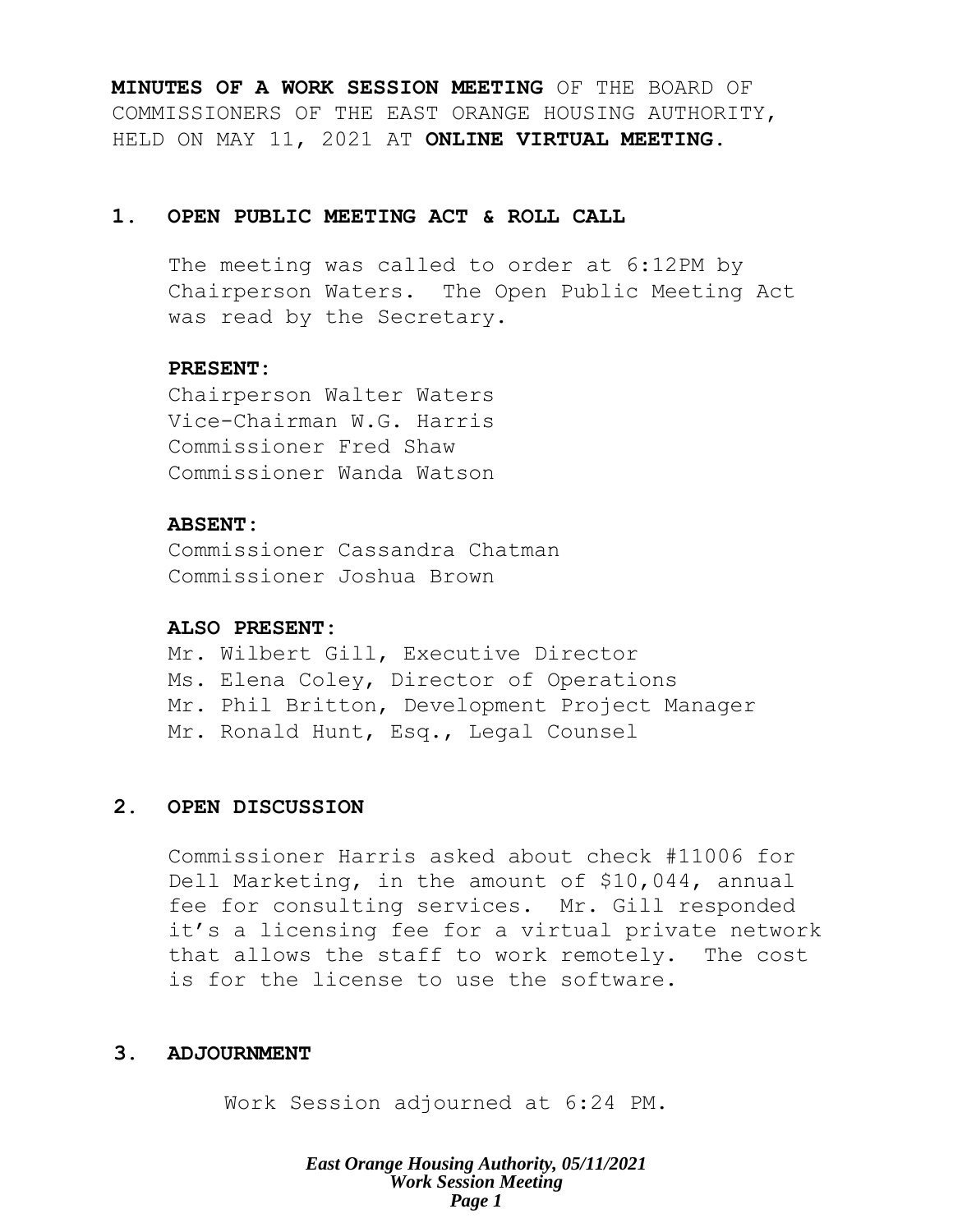**REGULAR MEETING** OF THE BOARD OF COMMISSIONERS OF THE EAST ORANGE HOUSING AUTHORITY, HELD ON MAY 11, 2021 VIA CONFERENCE CALL.

The Board of Commissioners of the Housing Authority of the City of East Orange met in a Regular Meeting, via conference call, on the  $11<sup>th</sup>$  day of May, 2021. Chairperson Walter Waters called the meeting to order at 7:06 PM.

This meeting is called to order and is being conducted in conformity with the Open Public Meeting Act. Notice of this meeting was e-mailed to Worrell Community Newspapers (East Orange Record) and NJ Advance Media (Star-Ledger) on Thursday, December 3, 2020. This notice was e-mailed to the City Clerk of East Orange on Thursday, December 3, 2020. This notice was posted at the administrative office and the Authority's two public housing developments and the EOHA website on Tuesday, December 8, 2020. Due to the Covid-19 pandemic, 2021 annual/regular meetings will be held virtually by dial-in number: 1-201-479-3015, Conference ID: 11875113#. Any changes will be posted on EOHA's website: EOHA.org at least 48 hours prior to the meeting date. The meeting will begin promptly at 7:00 p.m.

#### **PRESENT:**

Chairperson Walter Waters Vice-Chairman W.G. Harris Commissioner Wanda Watson Commissioner Fred Shaw Commissioner Cassandra Chatman Commissioner Joshua Brown

#### **ABSENT:**

None

#### **ALSO PRESENT:**

Mr. Wilbert Gill, Executive Director Ms. Elena Coley, Director of Operations Mr. Phil Britton, Development Project Manager Ms. Kassema Jones, Project Manager Mr. Ronald Hunt, Esq., Legal Counsel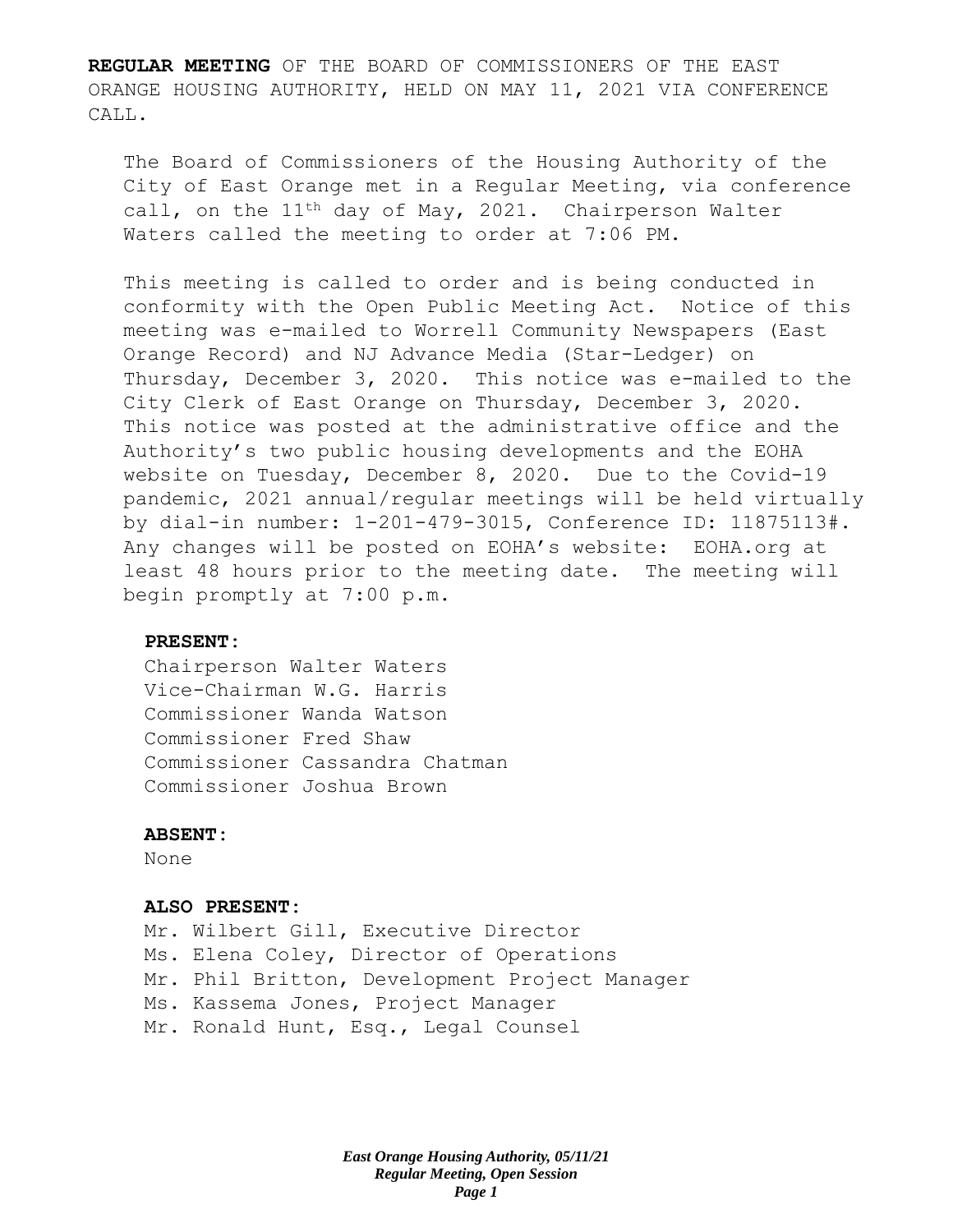#### **PUBLIC NOTICE OF REGULAR MEETING**

# **TO: BOARD OF COMMISSIONERS OF THE HOUSING AUTHORITY OF THE CITY OF EAST ORANGE, CITY CLERK OF EAST ORANGE, EAST ORANGE RECORD AND NEWARK STAR LEDGER**

Notice is hereby given pursuant to the Open Public Meetings Act, that a Regular Meeting of the Board of Commissioners of the Housing Authority of the City of East Orange, will be held on May 11, 2021, via conference call, for the purpose of acting upon:

# **2021-14 AUTHORIZING OR RATIFYING PAYMENT OF THE BILL LIST FOR THE MONTH OF APRIL 2021**

- **2021-15 RESOLUTION AWARDING A CONTRACT TO GIBSON TECHNOLOGY SOLUTIONS FOR COMPUTER CONSULTING AND MAINTENANCE SERVICES FOR A PERIOD OF ONE YEAR WITH RENEWAL OPTION FOR YEAR 2 AND YEAR 3**
- **2021-16 RESOLUTION AUTHORIZING THE HOUSING AUTHORITY OF THE CITY OF EAST ORANGE 2021 SUMMER SCHEDULE**

And for the purpose of transacting any other business related hereto or which may properly come before each meeting.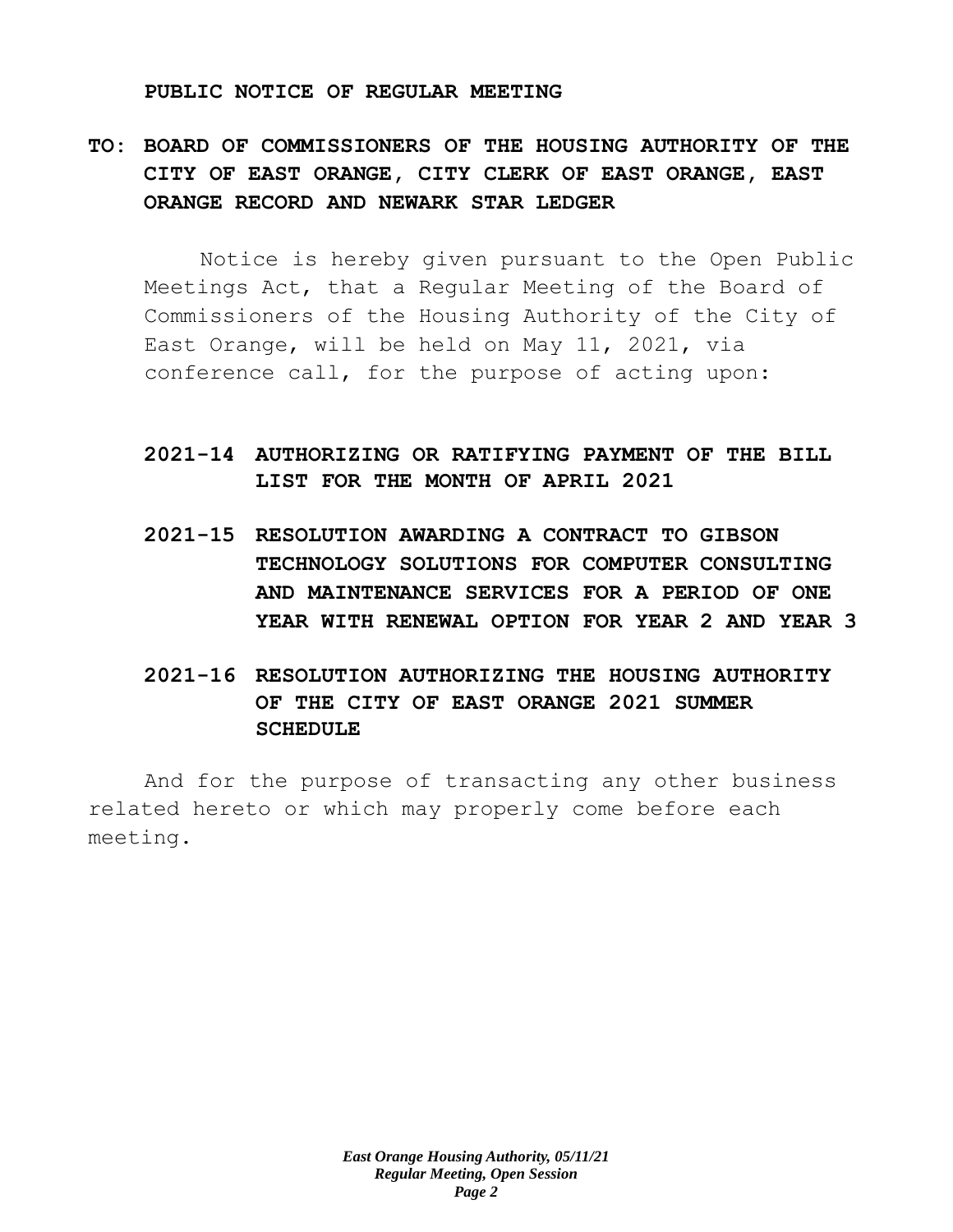## 1. **OPEN PUBLIC MEETING ACT and ROLL CALL**

#### **PRESENT:**

Chairperson Walter Waters Vice-Chairman W.G. Harris Commissioner Wanda Watson Commissioner Fred Shaw Commissioner Cassandra ChatmaN Commissioner Joshua Brown

#### **ABSENT:**

#### **ALSO PRESENT:**

Mr. Wilbert Gill, Executive Director Ms. Elena Coley, Director of Operations Mr. Phil Britton, Development Project Manager Ms. Kassema Jones, Project Manager Mr. Ronald Hunt, Esq., Legal Counsel

### **2. MINUTES**

**MOTION:** Commissioner Harris moved to approve the minutes of the previous meeting in April 2021. Commissioner Watson seconded. There were no questions.

ROLL CALL:

Ayes: Brown, Chatman, Watson, Shaw, Harris, Waters. Nays: None. Abstentions: None.

The Resolution was approved  $6-0-0$ .

### **3. APPROVAL OF THE BILLS**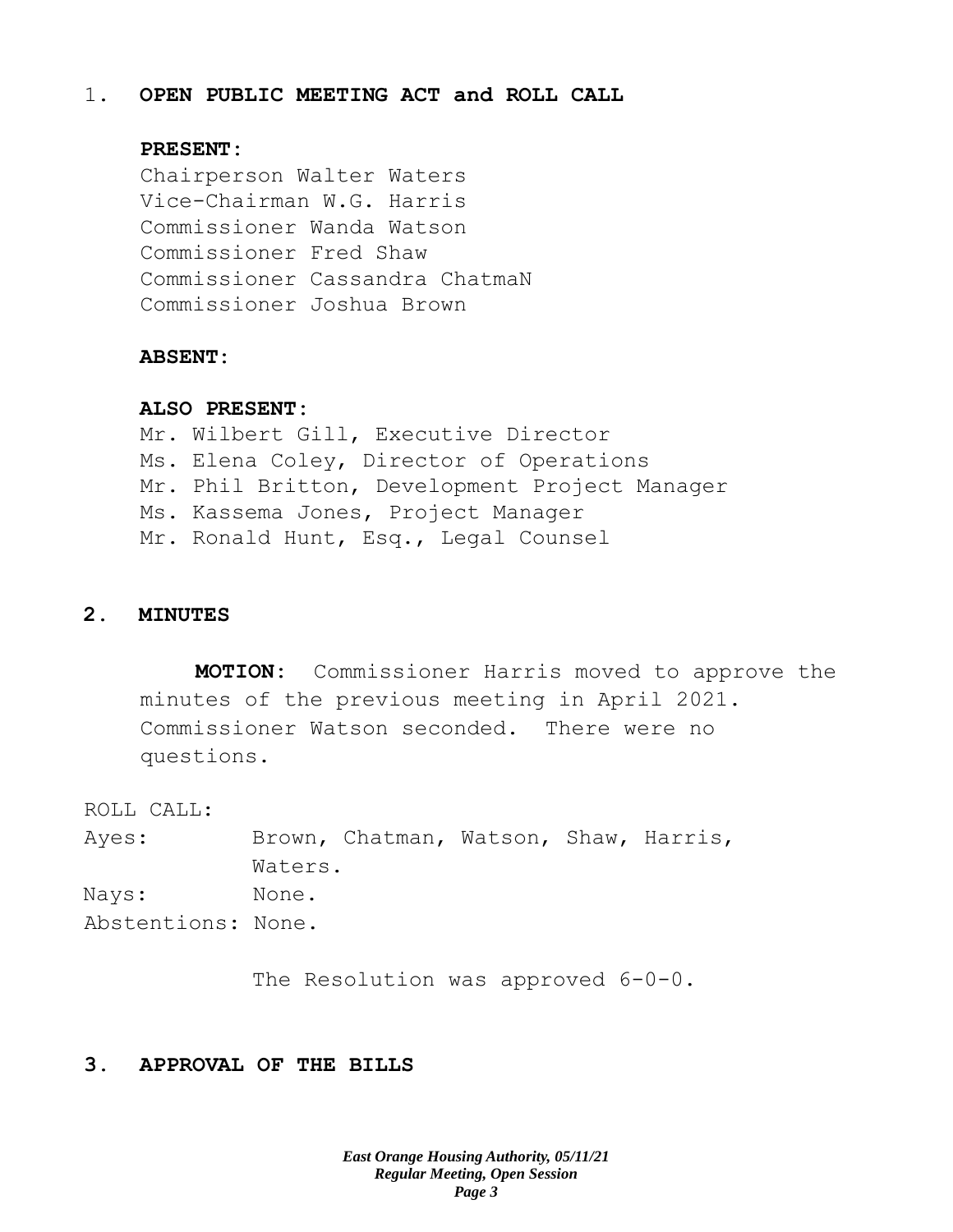**MOTION:** Commissioner Shaw moved to approve the payment of September bills. Commissioner Harris seconded. There were no questions.

ROLL CALL:

Ayes: Brown, Chatman, Watson, Shaw, Harris, Waters. Nays: None. Abstentions: None.

The Resolution was approved  $6-0-0$ .

## **4. VISITORS**

None

## **5. REPORTS**

**COMMITTEE REPORTS**

**REAL ESTATE DEVELOPMENT:** There was no report.

**FINANCE:** There was no report.

**BUILDINGS & GROUNDS:** There was no report.

**BY-LAWS & PROCUREMENT:** There was no report.

**PERSONNEL:** There was a meeting. There was no report.

**NON-PROFIT COMMITTEE:** There was a meeting. There was no report.

**EOHCDC BOARD OF DIRECTORS**: There was no report.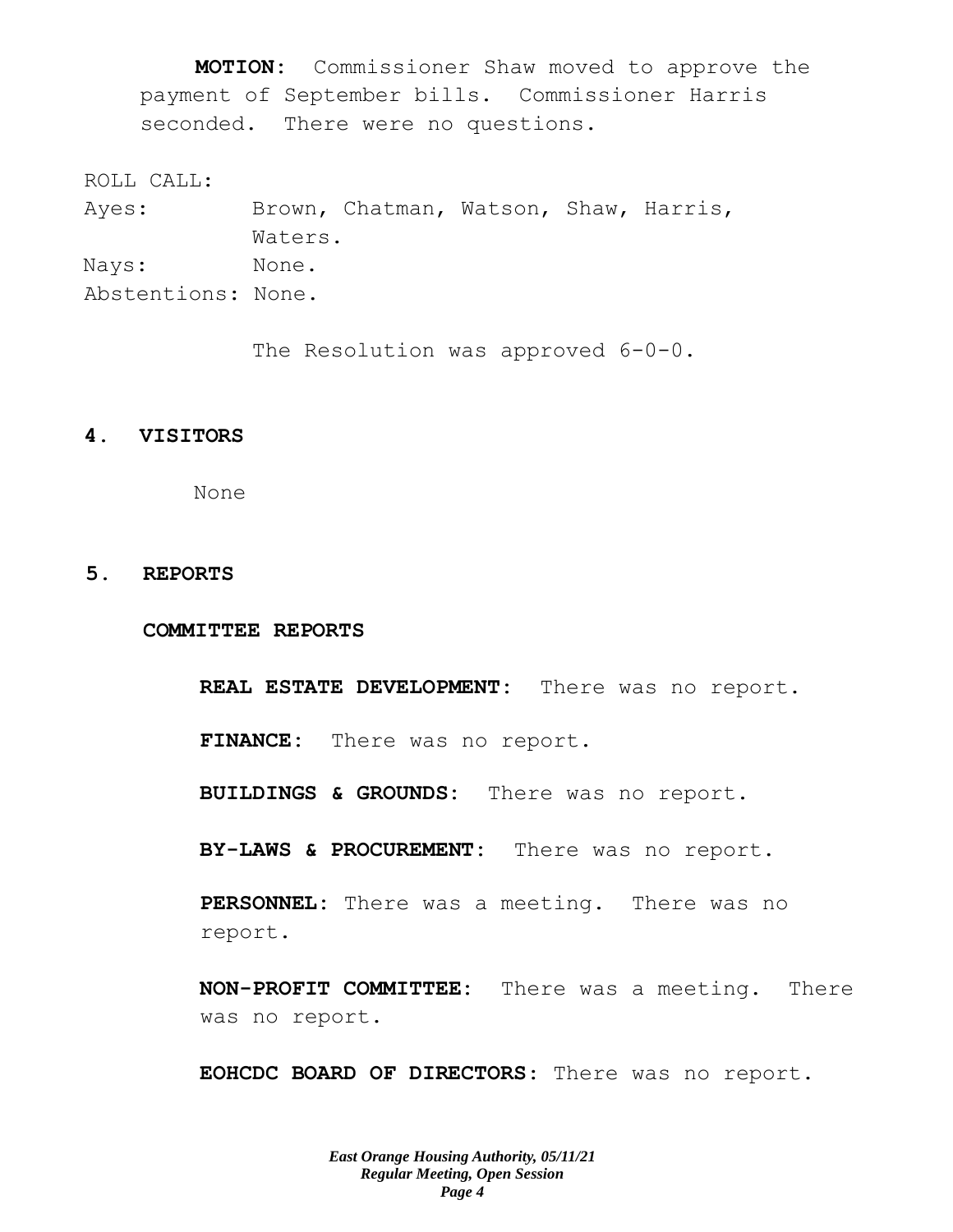There was no report.

## **EXECUTIVE DIRECTOR**

Mr. Gill highlighted his report and answered questions from the Commissioners.

Mr. Britton highlighted his report regarding real estate development.

Ms. Jones highlighted her report regarding public housing.

Ms. Coley highlighted her report regarding Covid vaccinations, the groundbreakings and ribbon cutting.

#### **6. OLD BUSINESS**

There was no Old Business.

#### **7. NEW BUSINESS**

There was no New Business.

#### **8. RESOLUTIONS**

**2021-15 RESOLUTION AWARDING A CONTRACT TO GIBSON TECHNOLOGY SOLUTIONS FOR COMPUTER CONSULTING AND MAINTENANCE SERVICES FOR A PERIOD OF ONE YEAR WITH RENEWAL OPTION FOR YEAR 2 AND YEAR 3**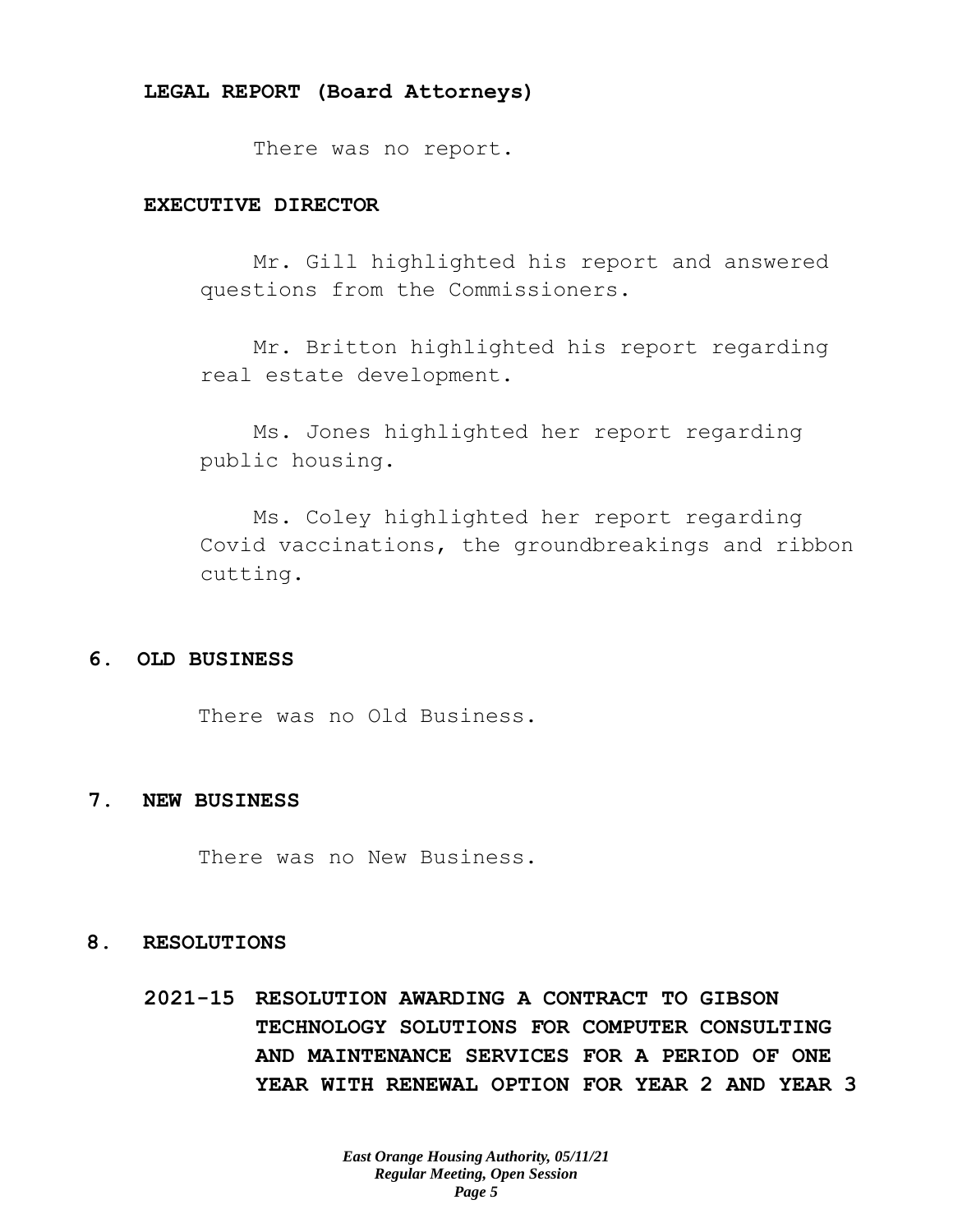Commissioner Harris moved to approve. Commissioner Chatman Chatman seconded. There were no questions.

ROLL CALL:

Ayes: Brown, Chatman, Watson, Shaw, Harris, Waters. Nays: None. Abstentions: None.

The Resolution was approved 6-0-0.

# **2021-16 RESOLUTION AUTHORIZING THE HOUSING AUTHORITY OF THE CITY OF EAST ORANGE 2021 SUMMER SCHEDULE**

Commissioner Chatman moved to approve. Commissioner Chatman Shaw seconded. There were no questions.

ROLL CALL:

Ayes: Brown, Chatman, Watson, Shaw, Harris, Waters. Nays: None. Abstentions: None.

The Resolution was approved  $6-0-0$ .

## **9. EXECUTIVE SESSION**

The following statement was read prior to Executive Session...

BE IT HEREBY RESOLVED that, pursuant to Chapter 231, P.L., 1975 of the laws of the State of New Jersey, the "Open Public Meeting Act", the East Orange Housing Authority meets in closed session for the purpose of matters of confidentiality and attorney/client